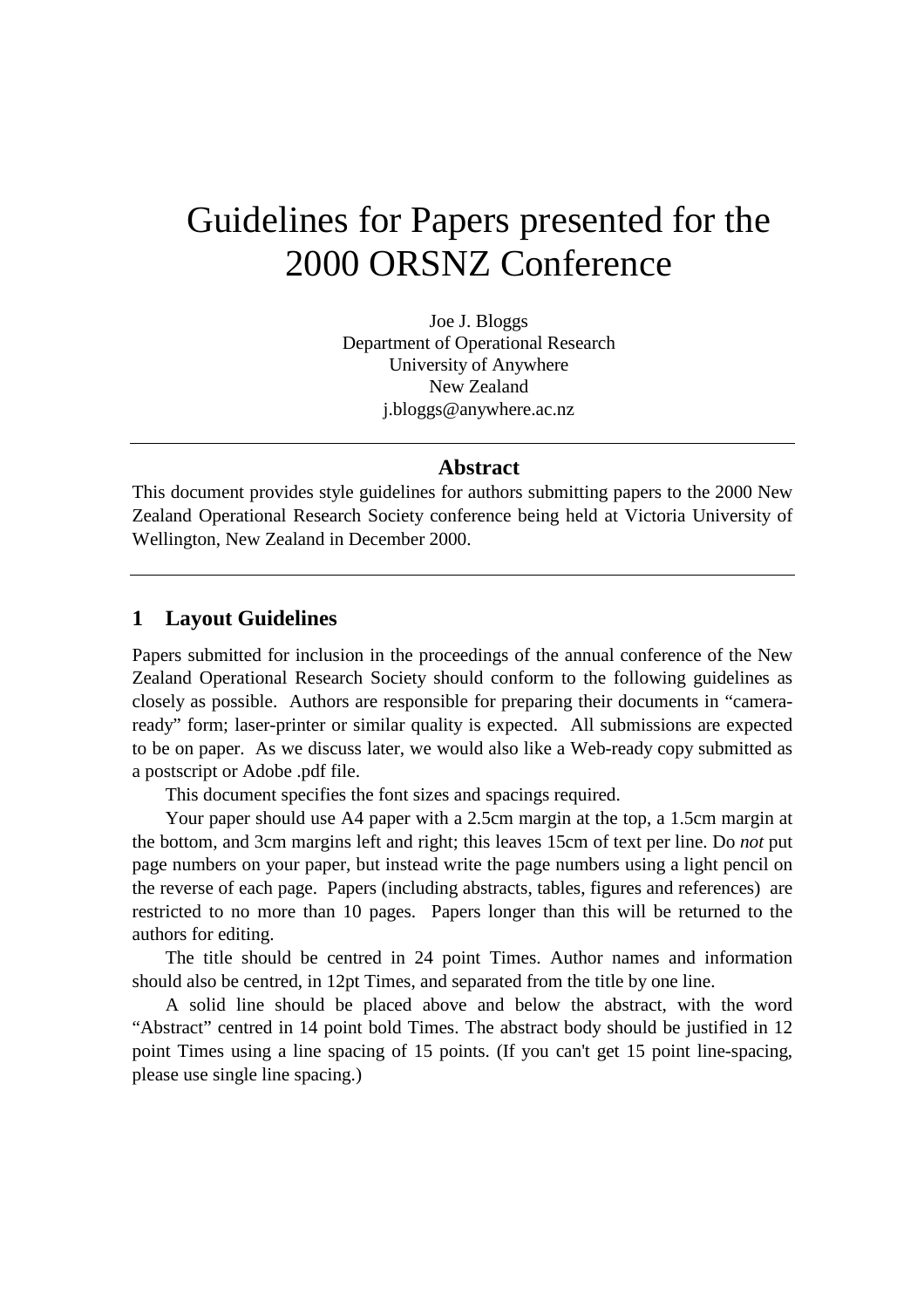#### **1.1 Section Headings**

Each section should be numbered and named, with section titles in 14 point bold Times and sub-section titles in 12 point bold Times. There should be a 20 point space above and an 8 point space below each section title (or 1 line above and below if you can't achieve this).

The body text should be justified 12 point Times on a line of 15 points. (As before, use single line spacing if you can't get 15 point spacing.) Paragraphs following a heading should not be indented.

Subsequent paragraphs should have a 6mm indent with no spacing above or below the paragraph. Footnotes<sup>1</sup> should be numbered consecutively through the document.

Diagrams and tables should be included in-line with the text as near to the first point of reference as possible, as illustrated by Figure 1. They should be centred and have consecutively numbered and centred captions in 12 point Times.



1. Figures and their captions should be centred.

References should be numbered in the text [1], and appear alphabetically ordered at the end of the article in the style shown.

To aid legibility and consistency, all text should be in Times; the use of multiple fonts is distracting. The use of all capitals slows reader comprehension and should be avoided. Do *not* use underlining - italics should be used if emphasis is required in the text. And please remember to use a spelling checker.

## **1.2 Submission of Web-ready Files**

This year, we will be making papers available on the Web in either Adobe PDF format or as postscript (.ps) files. An instruction on how to create a pdf or postscript file of your paper from Windows follows<sup>2</sup>.

Creating a PDF file from Windows ================================ 0) Choose a postscript printer 1) Choose File, Print, and then turn on "Print to file" 2) Click OK, and save the file as something like "c:\temp\MyPaper.prn" 3) To create a PDF file, feed your .prn file into the convertor at

http://www.ps2pdf.com/cgi-bin/ps2pdf

This page will then refresh and have a link to your MyPaper.pdf file; You can right-click on this link and save it to your hard disk.

 $\overline{a}$ 

 $<sup>1</sup>$  Footnotes should appear in 10 point Times, with a short line separating them from the text.</sup>

<sup>&</sup>lt;sup>2</sup> This was created by Andrew Mason, University of Auckland.